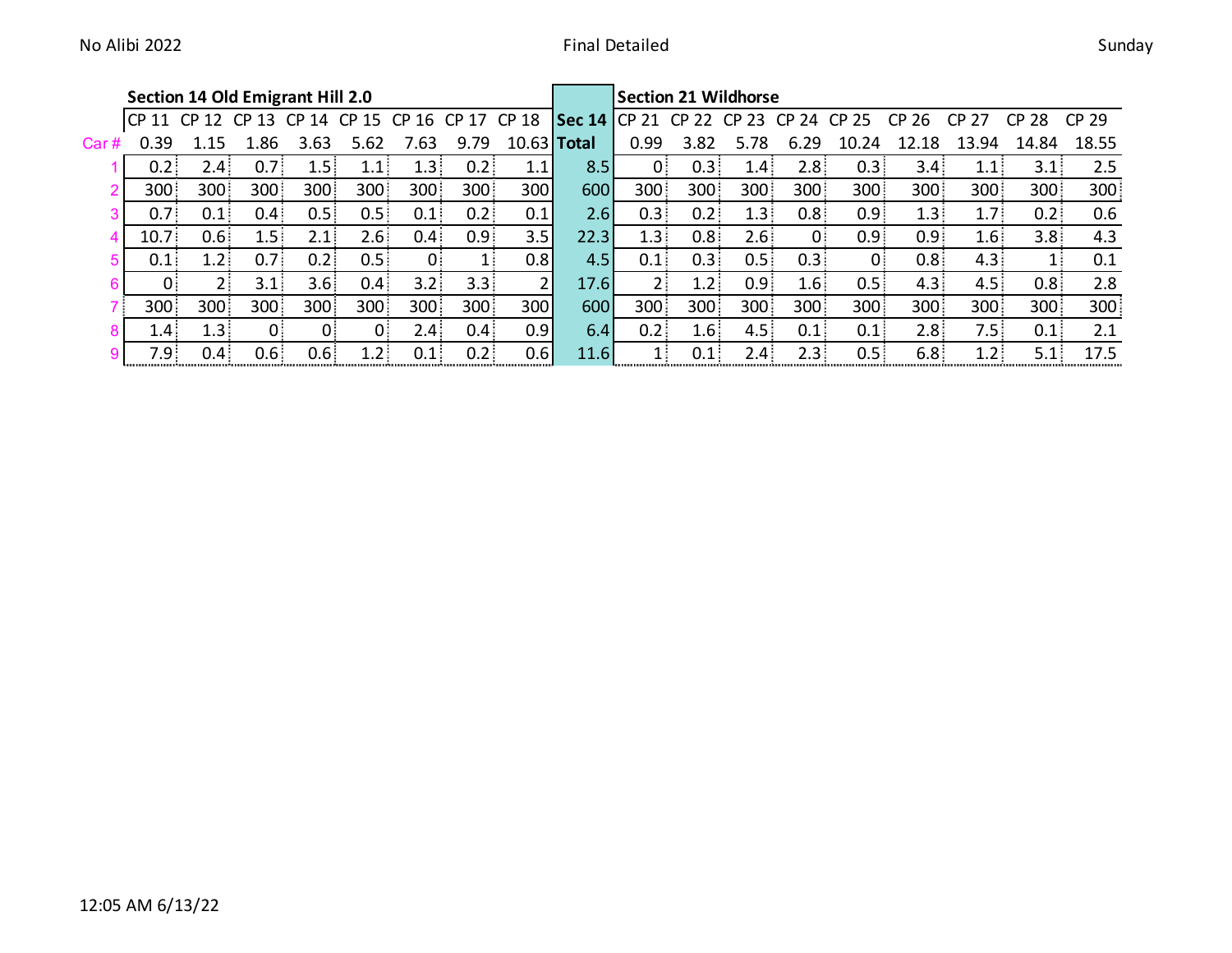|                |                  |                  |                      |                  |                  |                  |                  |       |                              | Section 24 Not Athena |                  |                  |                  |                  |                  |                  |       |  |  |  |  |
|----------------|------------------|------------------|----------------------|------------------|------------------|------------------|------------------|-------|------------------------------|-----------------------|------------------|------------------|------------------|------------------|------------------|------------------|-------|--|--|--|--|
|                | CP 30            | CP.<br>31        | 32<br>C <sub>P</sub> | CP 33            | 34<br>CP         | 35<br><b>CP</b>  | CP 36            | CP 37 | $\left \right.$ Sec 21 CP 41 |                       | CP 42            | CP 43 CP 44      |                  | 45<br>CP.        | CP 46 CP 47      |                  | CP 48 |  |  |  |  |
| Car#           | 20.13            | 20.78            | .86<br>22.           | 23.12            | 24.71            | 25.52            | 29.98            |       | 31.10 <b>Total</b>           | 0.46                  | 3.15             | 5.13             | 6.38             | 7.97             | 9.13             | 11.18            | 13.32 |  |  |  |  |
|                | 1.1:             | 1.5:             | 0.9 <sup>1</sup>     | 0.1              | 0.7 <sup>1</sup> | 1.8 <sup>1</sup> |                  | 0.9   | 22.9                         |                       | 0.1              | $0.4^{\circ}$    | $0.4^{\circ}$    | 0.7 <sup>1</sup> | 1.5:             |                  | 2.6   |  |  |  |  |
| $2^{\circ}$    | 300              | 300              | 300                  | 300              | 300              | 300              | 300              | 300   | 600                          | 300                   | 300              | 300              | 300              | 300              | 300              | 300              | 300   |  |  |  |  |
| 3 <sup>1</sup> | 0.9 <sub>1</sub> | 0.1              | 1.4 <sub>1</sub>     | 0.8 <sup>1</sup> | 0.8 <sub>1</sub> | 0.8 <sup>1</sup> | 0.2              | 0.9   | 13.2                         |                       | 0.9 <sub>1</sub> | 0.9 <sub>1</sub> | $0.1^{\circ}$    | 0.6 <sub>1</sub> | 0.2              | 0.8 <sub>1</sub> | 0.1   |  |  |  |  |
| 4.             | 0.2              | 2:               | 3.6 <sup>°</sup>     | 1.6 <sup>1</sup> | 0.9 <sub>1</sub> | 3.2:             | 8.5              | 1.3   | 37.5                         | 4.8                   | 3.9 <sup>°</sup> | 2.5 <sup>2</sup> | 3.3.             | 3.4 <sup>°</sup> | 0.6 <sub>1</sub> | 1.7:             | 2.1   |  |  |  |  |
| 5.             | 0.5 <sub>1</sub> | 0                | 0.2                  | 0.1              | 0.4 <sub>1</sub> | 0.8 <sup>1</sup> | 0.7 <sub>1</sub> | 0.2   | 10.3                         | 0 <sup>1</sup>        | 0.3              | $\Omega$         |                  | 0.1              | $\mathbf{0}$     | 0.1              | 0.5   |  |  |  |  |
| 6.             | 1.9 <sup>°</sup> | 1.6 <sup>1</sup> | $2.3 -$              |                  | 0.7 <sub>1</sub> | $\mathbf{0}$     | 4.7 <sup>°</sup> | 1.9   | 32.7                         | 0.9 <sub>1</sub>      | 2.6              | 2.5              | 0.7              | $0.4^{\circ}$    | 0.8 <sub>1</sub> | 0.2              |       |  |  |  |  |
|                | 300              | 300              | 300                  | 300 <sub>1</sub> | 300              | 300 <sub>1</sub> | 300              | 300   | 600                          | 300 <sup>2</sup>      | 300              | 300              | 300              | 300              | 300              | 300              | 300   |  |  |  |  |
| $8^{\circ}$    | $3 -$            |                  | 1.7 <sup>1</sup>     | 0.4 <sub>1</sub> | $\mathbf{0}$     | 0.9 <sub>1</sub> | 0.4              | 1.2   | 27.6                         | 2.4 <sup>3</sup>      | 0.9 <sup>°</sup> | 0.8 <sub>1</sub> | 0.8 <sub>1</sub> | $\Omega$         | 2.2              |                  | 1.2   |  |  |  |  |
|                | 26.8             | 28.3             | 16.2 <sup>2</sup>    | 11.4             | 3.6 <sup>2</sup> | 16.5:            | 23.8             | 21.2  | 184.7                        |                       | 13.2             | 3.4 <sup>2</sup> | 0.4)             |                  | 0.6              |                  | 0.7   |  |  |  |  |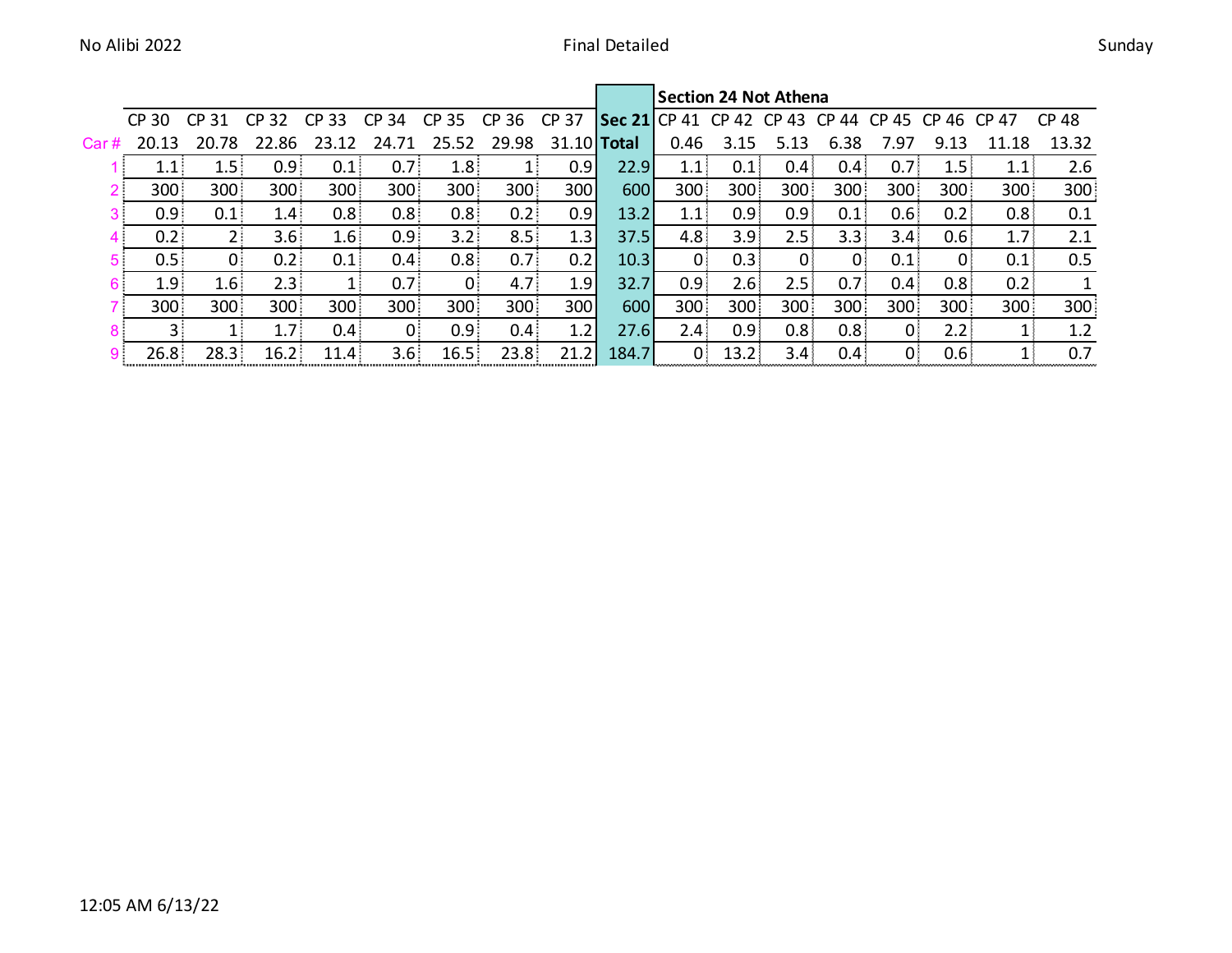|                |                  |                  |                  |                  |                  |                     | <b>Section 27 Juniper Canyon</b> |                  |                  |                  |                   |                  |                  |                  |                  |                  |                  |  |  |
|----------------|------------------|------------------|------------------|------------------|------------------|---------------------|----------------------------------|------------------|------------------|------------------|-------------------|------------------|------------------|------------------|------------------|------------------|------------------|--|--|
|                | CP 49            | <b>CP</b><br>50  | CP 51            | CP.<br>-52       | <b>CP 53</b>     | <b>Sec 24 CP 61</b> |                                  | CP 62            | CP 63            | CP 64            | CP 65             | CP 66            | CP 67            | <b>CP</b><br>68  | <b>CP</b><br>-69 | CP.<br>70        | CP 71            |  |  |
| Car#           | 14.33            | 16.28            | 18.60            | 19.96            | 20.98 Total      |                     | 2.05                             | 3.14             | 4.31             | '.68             | 9.62              | 12.29            | 14.27            | 15.60            | 16.87            | 17.87            | 19.64            |  |  |
|                | 1.5%             |                  | 1.1              | 2.6 <sub>1</sub> |                  | 15.1                | 0.2                              | 0.2              | 0.3              | 0.6 <sub>1</sub> | 1.8               | 1.6 <sup>1</sup> | 1.3%             | 0.7 <sub>1</sub> | 1.1              | 1.9 <sup>3</sup> | 4.2              |  |  |
| 2 <sup>1</sup> | 300              | 300              | 300              | 300              | 300              | 600                 | 300                              | 300              | 300              | 300              | 300               | 300              | 300              | 300              | 300              | 300              | 300 <sub>3</sub> |  |  |
|                | 0.2              | 0.5              | 0.1              | 0.5:             | 0.6              | 6.6                 | 0.4                              | 0.8              | 0.7 <sub>1</sub> | 1.1              | 4.3               | 0.6 <sub>1</sub> | 0.8              | 0.5              | 0.6 <sub>1</sub> | 0.9 <sub>3</sub> | 0.2              |  |  |
|                |                  | 1.5              |                  | 2.5              | 1.5              | 32.8                | 6.1                              | 0.2%             | $2.6^{\circ}$    | 4.2              | 6.8               | 2.1              | 3.5%             | 3.9 <sub>1</sub> | 7.9 <sub>1</sub> | 4.6 <sub>1</sub> | 0.9              |  |  |
| 5.             | 0.1              | $\Omega$         | 0.4 <sup>1</sup> | 0.6 <sup>1</sup> | 0.2 <sub>1</sub> | 2.3                 | 0.1                              | 0.5%             | 0.8 <sub>1</sub> | 0.4 <sub>1</sub> | 1.1               | 1.3              |                  |                  | 0.3              | 0.7 <sup>1</sup> | 0.8              |  |  |
| 6              | 0.4.             | 1.3              | 0.6%             | 0.7 <sup>1</sup> | 2.2              | 14.3                | 1.6                              | 2.2%             | 0.4              | 3.5 <sub>1</sub> | 8.2%              | 3.2 <sub>1</sub> | 1.4              | 0.6 <sup>1</sup> | 2.6%             | 1.3              | 1.2              |  |  |
|                | 300              | 300              | 300              | 300              | 300              | 600                 | 300                              | 300              | 300              | 300              | 300               | 300              | 300              | 300              | 300              | 300              | 300              |  |  |
| 8              | 3.4 <sup>°</sup> | 1.6 <sup>2</sup> | 0.8 <sub>1</sub> | 0.6 <sub>1</sub> | 0.1              | 15.8                | 1.4                              | 0.4%             | 3.9 <sup>°</sup> | 1.6 <sup>1</sup> | 3.3 <sub>1</sub>  | 1.6              | 1.3 <sup>3</sup> |                  | 1.5              | 0.5              | 0.6              |  |  |
| 9              | 0.6              | 0.5              | 0.7 <sup>3</sup> | 1.2              | 0.2              | 22.5                | 1.6                              | 1.6 <sup>2</sup> | 2.4 <sup>2</sup> | $4.4-$           | 17.4 <sup>2</sup> | 2.2 <sub>1</sub> | 1.4%             | 0.8 <sub>1</sub> |                  | 0.6 <sub>1</sub> | 0.9              |  |  |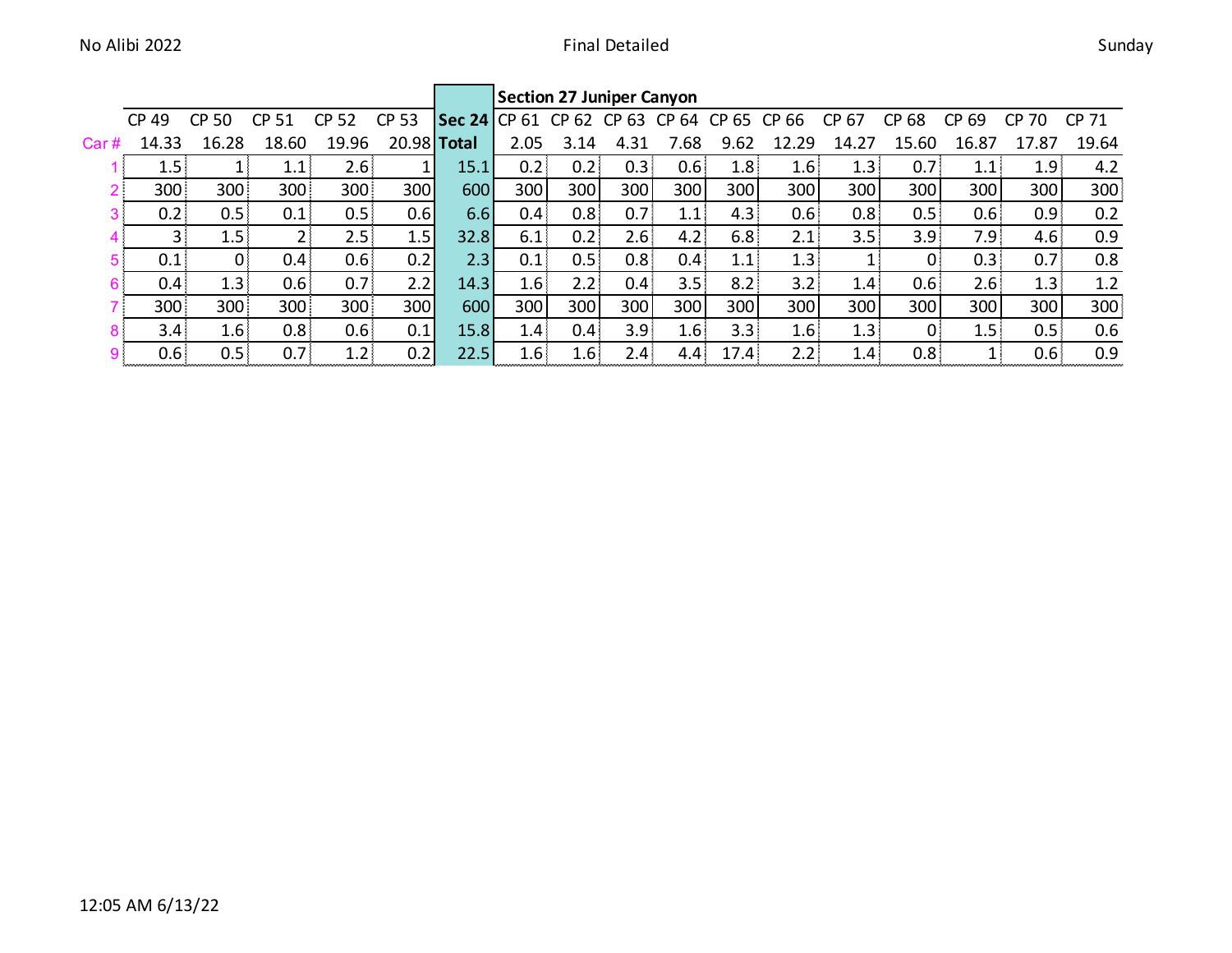|       |               |               | <b>Section 29 Hatch Grade</b> |                  |                  |                  |       |                  |                  |       | Section 31 9 Mile Hollow |      |                  |                                |                  |                  |      | Section |
|-------|---------------|---------------|-------------------------------|------------------|------------------|------------------|-------|------------------|------------------|-------|--------------------------|------|------------------|--------------------------------|------------------|------------------|------|---------|
|       | CP 72         | <b>Sec 27</b> | CP 81 CP 82 CP 83             |                  |                  | CP 84            | CP 85 | CP 86            | CP 87            | CP 88 | <b>Sec 29 CP 91</b>      |      |                  | CP 92 CP 93 CP 94 CP 95 Sec 31 |                  |                  |      | CP 101  |
| Car # | $20.64$ Total |               | 0.49                          | 1.98             |                  | ა.ხ4             | 9.41  | 12.65            | 13.62            | 15.39 | <b>Total</b>             | 2.39 | 4.38             | 6.33                           |                  | 8.00 11.06 Total |      | 3.91    |
|       | $4.8\vert$    | 18.7          | 1.3                           | 0.2              | 0.5%             | 0.9 <sub>1</sub> | 0.8   | 0.1              | 0.6:             | 0.7   | 5.1                      |      | 1.3 <sup>°</sup> | $\mathbf{0}$                   |                  | 0                | 2.3  |         |
|       | 300           | 600           | 300                           | 300              | 300              | 300              | 300   | 300              | 300              | 300   | 600                      | 300  | 300              | 300                            | 300              | 300              | 600  | 300     |
|       | 0.8           | 11.7          | 0.8 <sub>1</sub>              | 0.4:             | 0.2.             | 0.2              | 0.1   | 0.9 <sub>1</sub> | $\mathbf{0}$     | 0.5   | 3.1                      | 1.3  | 0.5:             | $\pm .1$                       | $0^{\circ}$      | 0.3              | 3.2  | 0.5     |
|       | 3.1           | 45.9          | 0.9 <sub>1</sub>              | 0.4              | 1.8 <sub>1</sub> |                  | 2.7   | 0.8              | 2.9.             | 3.9   | 14.4                     | 300  | 300              | 300                            | 300              | 3003             | 600  | 300     |
|       |               |               | 1.1                           | 0.5:             | 0.               | 0.5:             | 0.5   | 0.3              | 0.4:             | 0.9   | 4.2                      | 0.6  | 0.5              | 1.3                            | 0.5 <sub>1</sub> | 0I               | 2.9  | 0.2     |
|       | 1.8           | 28            | 1.6                           | 1.8              | 0.8 <sub>1</sub> | 1.8              | 1.7   | 0.4              | 0.1              | 1.8   | 10 <sup>1</sup>          | 0.8  | 3.5:             | 0.4 <sup>1</sup>               | 0.9 <sub>1</sub> | 1.2              | 6.8  | 0.2     |
|       | 300           | 600           | 300                           | 300              | 300              | 300              | 300   | 300              | 300 <sup>1</sup> | 300   | 600                      | 300  | 300              | 300                            | 300              | 300              | 600  | 300     |
|       | 0.1           | 16.2          | 2.1                           | 0.6 <sub>1</sub> | 0.4              | 0.7 <sub>1</sub> | 0.4   |                  | 0.2              | 0.5   | 4.9                      |      | 0.3              | 0.1                            | 1.6 <sub>1</sub> | 0.8              | 3.8  | 2.4     |
|       | 2.1           | 36.4          | 1.9.                          | 0.4              | 0.2              | $\mathcal{D}$    |       |                  | 1.5:             |       | 6.8                      | 0.6  | 3.7 <sup>2</sup> | 5.3 <sub>1</sub>               | 7.5.             | 16.1             | 33.2 | 4.8     |